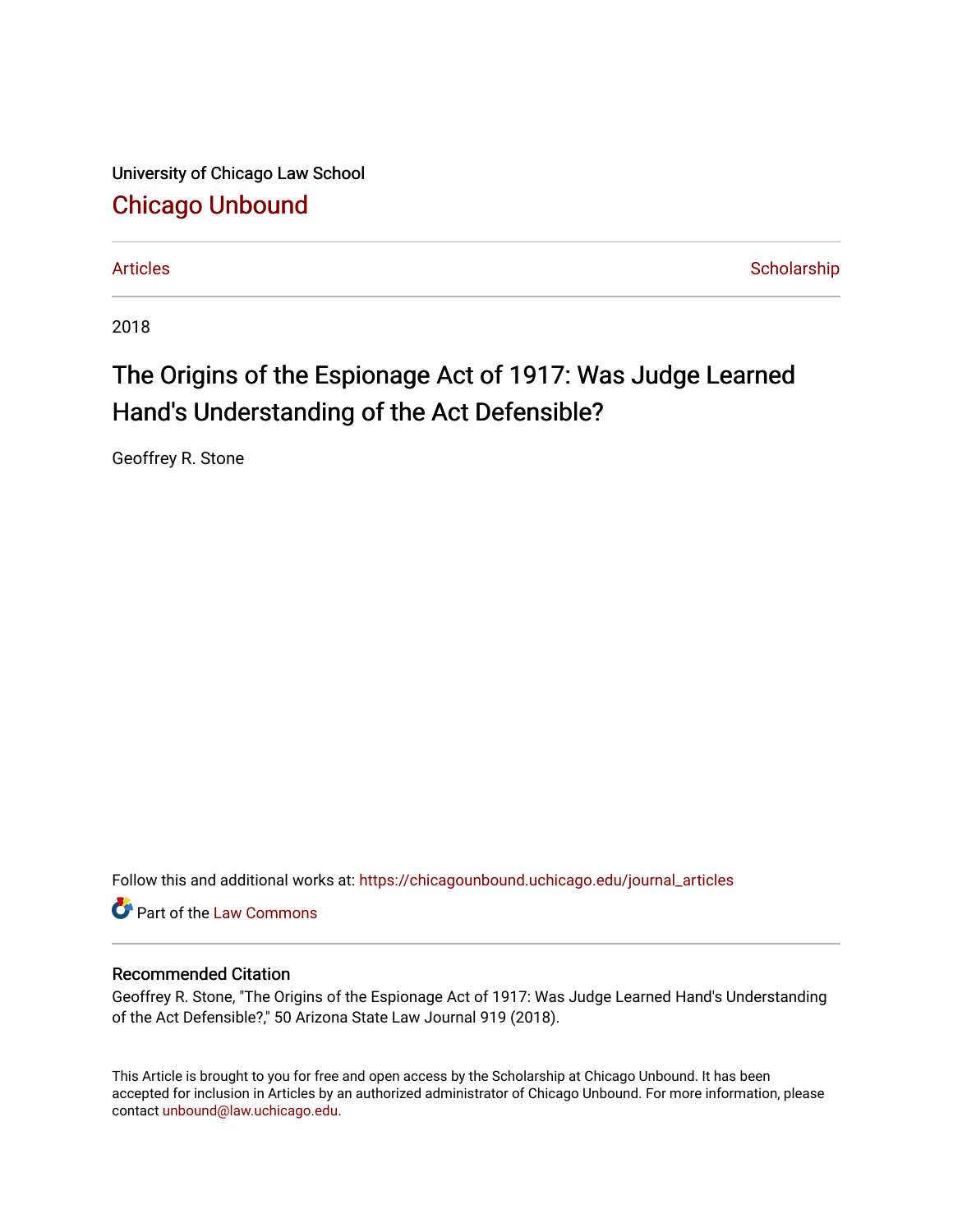## **THE ORIGINS OF THE ESPIONAGE ACT OF 1917: Was Judge Learned Hand's Understanding of the Act Defensible?**

## Geoffrey R. Stone\*

In the spring offensives of **1915,** England and France lost 240,000 men and Germany 140,000, with no net change in position.' The following summer, the British suffered **60,000** casualties on a single day in the Battle of the Somme.2 Between the outbreak of war in Europe and the decision of the United States to enter the conflict in the spring of **1917,** there was continuing debate about the nation's best course of action. Most Americans believed that the war in Europe **did** not implicate vital interests of the United States. What finally drew the United States into the war was the German submarine blockade.<sup>3</sup>

Unlike the British, who could deny Germany essential supplies **by** laying minefields in its narrow shipping routes, the Germans had to resort to submarine warfare to cut off shipping to England and France, which had broad access to the sea.<sup>4</sup> These blockades infuriated the neutrals, who maintained that they were entitled under international law to trade freely with all belligerents. Although Americans valued the "freedom of the seas," most **did** not find it a sufficiently compelling reason to spill American blood on the

**<sup>\*</sup>** Geoffrey R. Stone is the Edward H. Levi Distinguished Service Professor of Law at The University of Chicago. For a fuller account of this understanding of the Espoinage Act of **1917,** see GEOFFREY R. STONE, WAR AND LIBERTY: AN AMERICAN DILEMMA: 1790 TO THE PRESENT 41- **63** (abr. and adaptation, W.W. Norton **&** Co. **2007);** GEOFFREY R. **STONE,** PERILOUS **TIMES:** FREE **SPEECH IN** WARTIME: FROM THE **SEDITION ACT** OF **1798** TO THE WAR **ON** TERRORISM **135-233** (W.W. Norton **&** Co. 2004).

**<sup>1.</sup>** *See* ROBERT **A. DOUGHTY,** PYRRHIC VICTORY: FRENCH **STRATEGY AND OPERATIONS IN** THE GREAT WAR **165 (2005);** ROBERT T. FOLEY, **GERMAN STRATEGY AND** THE PATH TO **VERDUN:** ERICH **VON FALKENHAYN AND** THE **DEVELOPMENT** OF ATTRITION, **1870-1916,** *156-57,* **157** n.3 *(2005).*

<sup>2.</sup> Paul Johnston, *The Myth of Manoeuvre Warfare: Attrition in Military History, in* THE **CHANGING FACE** OF WAR: **LEARNING** FROM HISTORY **22,** 22 (Allan **D.** English **ed., 1998).**

**<sup>3.</sup> JUSTUS D. DOENECKE, NOTHING** LESS **THAN** WAR: **A** NEW HISTORY OF AMERICA'S ENTRY **INTO** WORLD WAR **1286 (2011).**

<sup>4.</sup> *The Blockade of Germany,* **NAT'L** ARCHIVES, http://www.nationalarchives.gov.uk/ pathways/firstworldwar/spotlights/blockade.htm (last visited Sept. **30, 2018).**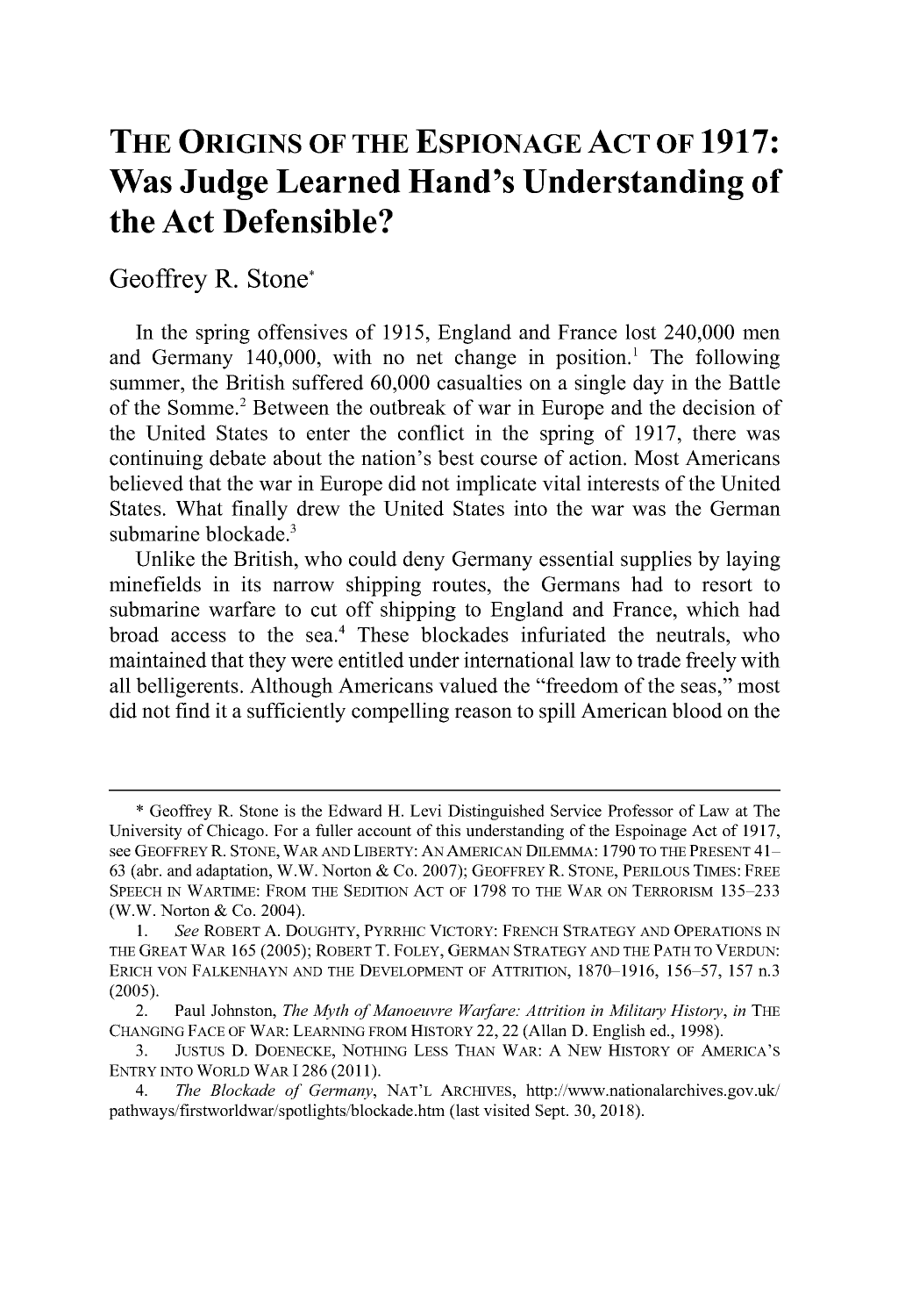battlefields of Europe.' The more sensible course was to stand aside, forego trade with the belligerents, and let the storm pass.

Nonetheless, in the winter of **1917,** after German submarines sank three American vessels,<sup>6</sup> President Woodrow Wilson-who had won reelection the preceding fall on the slogan that he had "kept America out of war"—sought a declaration of war.<sup>7</sup> He proclaimed that the United States could not "choose the path of submission and suffer the most sacred rights of our nation and our people to be ignored or violated."'

The voices of dissent were immediate. On April 4, during Congress's debate over the war resolution, Republican Senator George Norris of Nebraska stated that "we are about to put the dollar sign upon the American flag."<sup>9</sup> Like Norris, many Americans saw the conflict not as a war to make the world "safe for democracy" but as a war to make the world safe for munitions manufacturers and armaments traders.<sup>10</sup> Wilson's proposal to reinstitute the draft also triggered bitter attacks.

Wilson was a man with little tolerance for criticism. In seeking a declaration of war, he cautioned that **"if** there should be disloyalty, it will be dealt with with a firm hand of stern repression."" Disloyal individuals, he explained, "had sacrificed their right to civil liberties." $^{12}$  In these and similar pronouncements, he set the tone for what was to follow. Wilson understood that, **if** dissent was allowed to fester, it could undermine the nation's morale and make it more difficult to prosecute the war. Wilson knew that war is not merely a battle of armies but a contest of wills, and that defeat could come from collapse of the home front as readily as from failure in the trenches.

Opposition to our entry into the war in Europe came from many quarters, Americans of German ancestry made up almost twenty-five percent of the population in **1917.1'** They **did** not relish the prospect of war between the

- **9. 55CONG.REC. 186,214 (1917).**
- **10.** Wilson, *supra* note **8,** at **525.**
- **11.** *Id* at **526.**

*<sup>5.</sup>* Edward H. Buehrig, *Freedom of the Seas: 1917, 1941, 6* **J. POL. 3, 8** (1944); *see also R.* **ALTON LEE, FROM SNAKE OIL TO MEDICINE: PIONEERING PUBLIC HEALTH 129 (2007)** (explaining that Americans in Kansas did not find freedom of the seas to **be** an overpowering reason to participate in the war).

**<sup>6.</sup> DOENECKE,** *supra* note **3,** at **207.**

**<sup>7.</sup>** *Id.* at **289.**

**<sup>8.</sup>** Woodrow Wilson, Address to a Joint Session of Congress (Apr. **2, 1917),** *in* 41 **THE PAPERS OF WOODROW WILSON** *519,* **521** (Arthur **S.** Link **ed., 1983).**

<sup>12.</sup> Paul L. Murphy, **WORLD WAR I AND THE ORIGIN OF CIVIL LIBERTIES IN THE UNITED STATES 53 (1979)** (discussing Woodrow Wilson's Third Annual Address to Congress).

**<sup>13.</sup> DON HEINRICH TOLZMANN, THE GERMAN-AMERICAN EXPERIENCE** 268 (2000).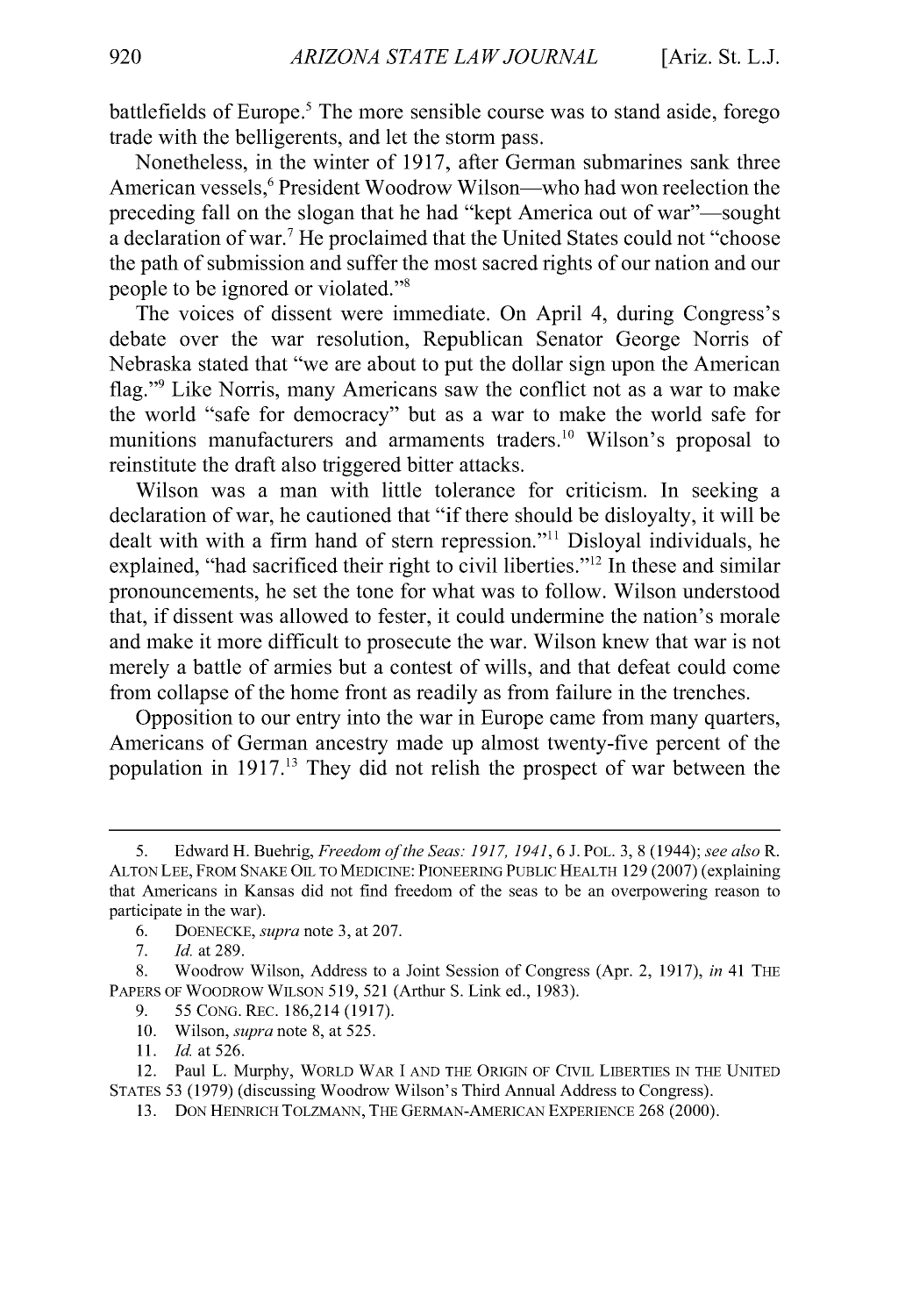United States and Germany.<sup>14</sup> Internationalists and pacifists also opposed our entry into the war.<sup>15</sup> Jane Addams and Crystal Eastman, for example, despised war as an archaic and immoral means of resolving international disputes.<sup>16</sup> The Socialists also protested America's declaration of war. With a sharper edge than the pacifists, the Socialists argued that war was a capitalist tool contrived **by** industrialists to boost armament sales and enforce social order, while bringing only misery, demoralization, and death to the working class." Anarchists also opposed American participation in World War I. Mostly recent European immigrants, the anarchists were more radical—and more militant—than the Socialists. $18$ 

Alexander Berkman, an anarchist leader, told a mass rally in New York City, "When the time comes we will not stop short of bloodshed to gain our ends," and Emma Goldman, known in the press as the **High** Priestess of Anarchism,<sup>19</sup> wrote that "at this critical moment it becomes imperative for every liberty-loving person to voice a fiery protest against the participation of this country in the European mass-murder."<sup>20</sup>

Less than three weeks after Congress voted a declaration of war, it began debate on what would become the Espionage Act of 1917.<sup>21</sup> Although directed primarily at such matters as espionage and the protection of military secrets, the **bill** included three sections directly relevant to free speech in wartime.

For the sake of convenience, **I** shall refer to them as the "press censorship" provision, the "disaffection" provision, and the "nonmailability" provision. An understanding of the debate over these three provisions is essential to

*<sup>14.</sup> See id. at* **270-72.**

*<sup>15.</sup> See* **ELIZABETH MCKILLEN, MAKING THE WORLD SAFE FOR WORKERS** *54-55* **(2013);** Wendy **E.** Chmielewski, *Opposition to the War in the United States,* **HOME BEFORE THE LEAVES FALL,** https://wwionline.org/articles/opposition-war-united-states/ (last updated July **15,** 2014).

*<sup>16.</sup> See* **JANE ADDAMS, PEACE AND BREAD IN TIME OF WAR 61-62 (1922); LINDA** K. **SCHOTT, RECONSTRUCTING WOMEN'S THOUGHTS** 102 **(1997).**

*<sup>17.</sup> See MCKILLEN, supra note* **15,** at *56,* **91.**

*<sup>18.</sup> Compare DOENECKE, supra* note **3,** at *256,* **276** (discussing how socialists proposed and engaged in strikes), *with* Emma Goldman, *The Promoters of the War Mania,* **MOTHER EARTH,** Mar. **1917,** at *5, 5* ("At this critical moment it becomes imperative for every liberty-loving person to voice a fiery protest against the participation of this country in the European mass-murder."), *and* Alexander Berkman, Anarchist Rally in Union Square (July 14, 1914), *quoted in* **RICHARD POLENBERG, FIGHTING FAITHS** 22 **(1987)** ("When the time comes we will not stop short of bloodshed to gain our ends.").

*<sup>19.</sup> The Police May Turn Hose on Anarchists,* **PUBLIC LEDGER,** Sept. **28, 1909,** at **2,** *microformed on* The Emma Goldman Papers: **A** Microfilm Edition, at Reel 47 (Candace Falk et al. eds., **1990).**

<sup>20.</sup> Goldman, *supra* note **18,** at *5; Berkman, supra* note **18,** at 22.

<sup>21.</sup> *55* **CONG. REC. 827,829 (1917).**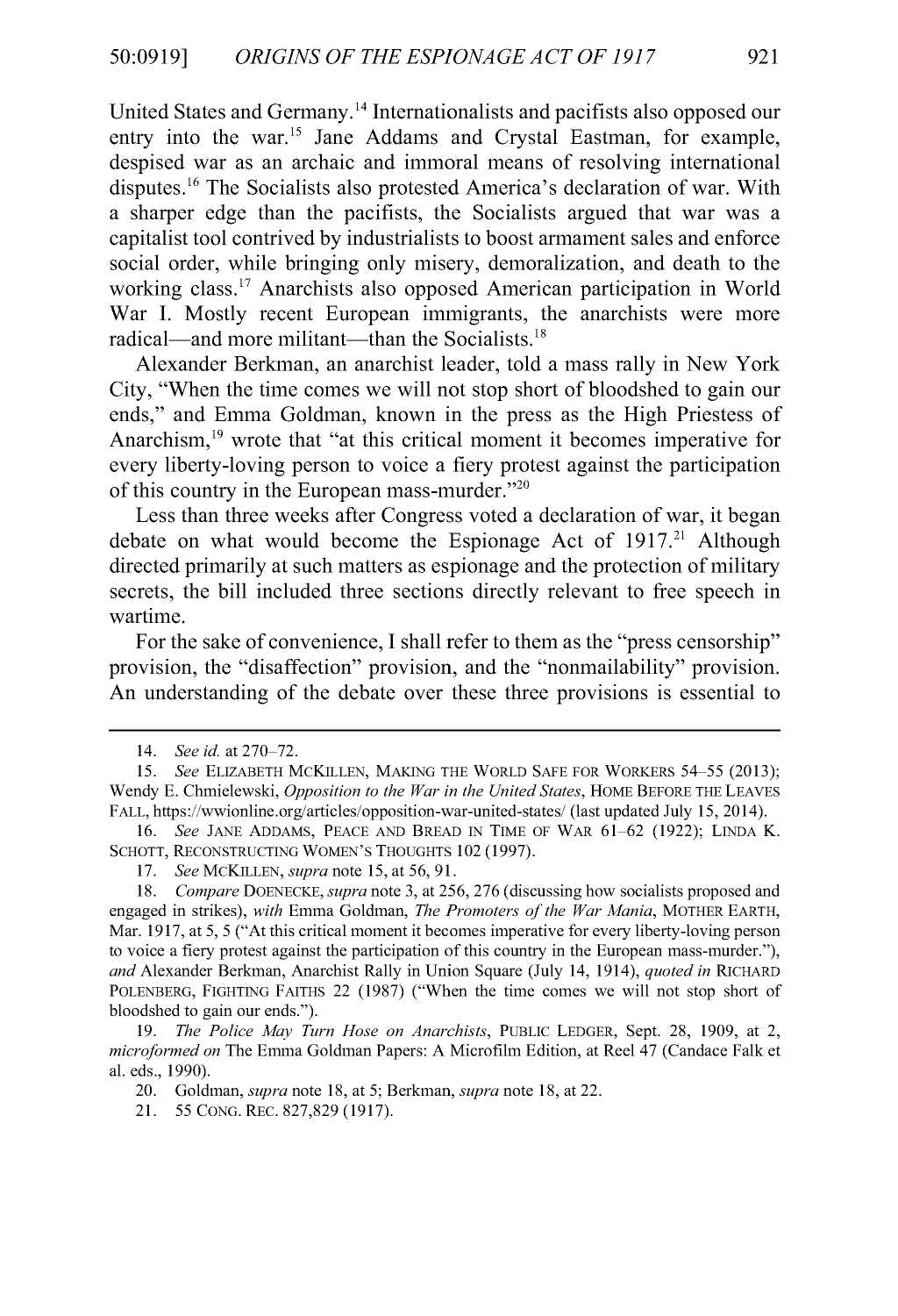understanding what went wrong in the United States over the next eighteen months.

As presented to Congress, the "press censorship" provision would have made it unlawful for any person in time of war to publish any information that the President declared to be "of such character that it is or might be useful to the enemy. "22 The "disaffection" provision would have made it unlawful for any person willfully to "cause or attempt to cause disaffection in the military or naval forces of the United States."<sup>23</sup> The "nonmailability" provision would have granted the Postmaster General authority to exclude from the mails any writing or publication that violated "any of the provisions of this act" or was otherwise "of a treasonable or anarchistic character."<sup>24</sup>

*The press censorship provision* provoked the most heated discussion. The Wilson administration's support of this section triggered a firestorm of protest from the press, which objected that it would give the President the final authority to decide whether the press could publish information about the conduct of the war.<sup>25</sup> Opposition to the provision was fierce. Senator Hiram Johnson of California reminded his colleagues that "the preservation of free speech" is of "transcendent importance,"<sup>26</sup> and Representative William Wood of Indiana warned that it could become "an instrument of tyranny."<sup>27</sup> Describing the provision as "un-American," Representative Martin B. Madden of Illinois protested that "[w]hile we are fighting to establish the democracy of the world, we ought not to do the thing that will establish autocracy in America."<sup>28</sup>

When it began to appear that the press censorship provision would go down to defeat, President Wilson made a direct appeal to Congress, stating that the "authority to exercise censorship over the press **.** . **.** is absolutely necessary to the public safety."<sup>29</sup> Members of Congress were unmoved. On May **31, 1917,** the House defeated the provision **by** a vote of 184-144,

- **26. 55 CONG.** REc. **2081, 2097 (1917).**
- **27. 55 CONG.** REc. **1725, 1773 (1917).**
- **28.** *Id*

<sup>22.</sup> *55* **CONG.** REc. **1661, 1695 (1917).**

**<sup>23.</sup>** H.R. REP. No. 64-1591, at **1** *(1917);* see *55* **CONG.** REc. **769, 793 (1917)** (discussing the use of the word "disaffection").

<sup>24.</sup> H.R. **291,** 65th Cong. **§ 1100** (1st Sess. **1917),** *reprinted in 55* **CONG.** REc. **1563, 1595 (1917).**

*<sup>25.</sup> See* Resolutions of the Am. Newspaper Publishers' Ass'n (Apr. **25, 1917),** *reprinted in* **55 CONG.** REc. 1844, 1861 **(1917);** *see generally* H.R. *REP.* **No. 65-30,** at **2, 10 (1917).**

*<sup>29.</sup> Wilson Demands Press Censorship,* N.Y. TIMES, May **23, 1917,** at 1 (quoting a letter from President Woodrow Wilson to Representative Edwin Yates **Webb).**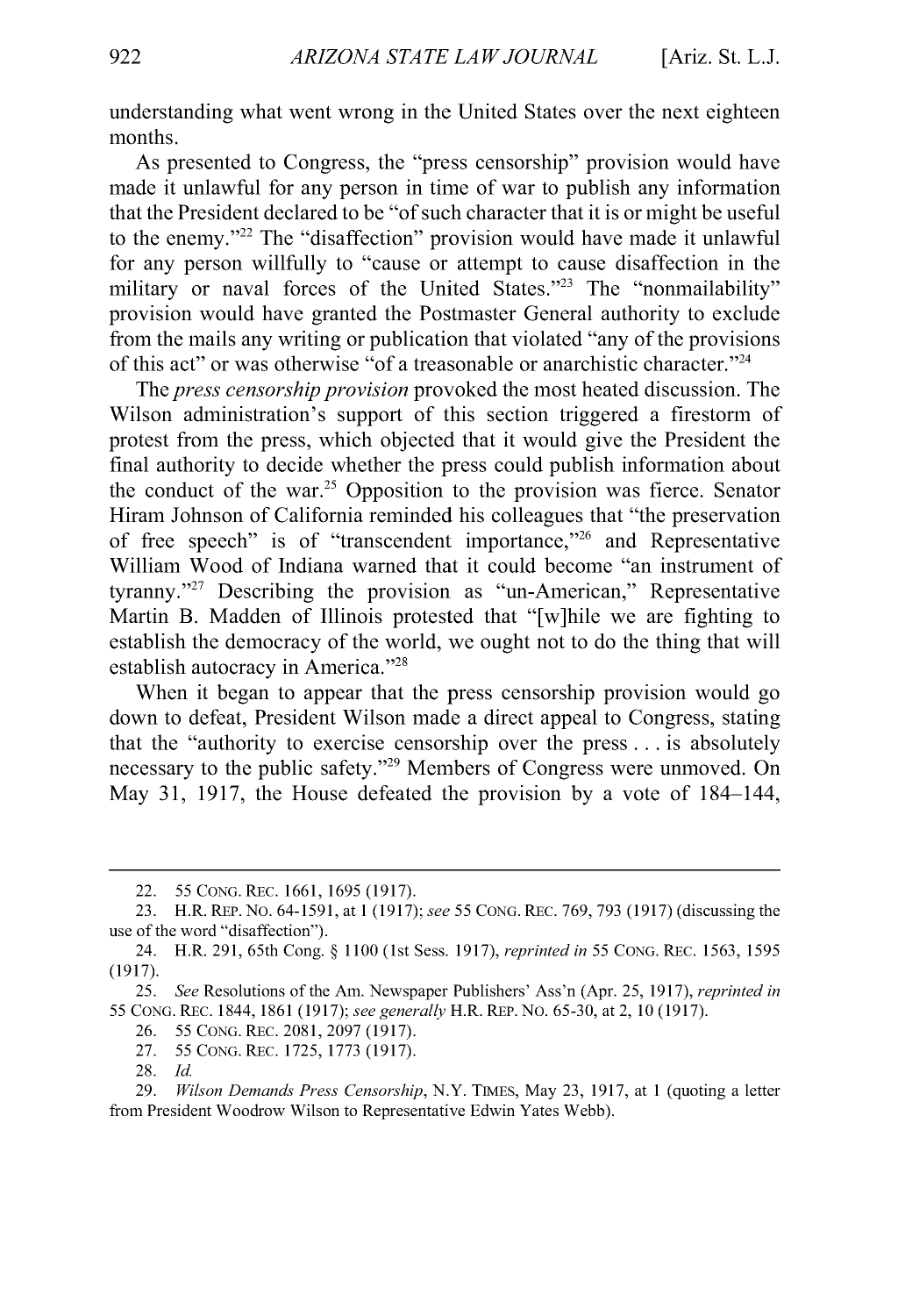effectively ending consideration of the "press censorship" provision for the duration of the war. $30$ 

*The nonmailability provision* also generated controversy. Several members of Congress objected to granting the Postmaster General such broad authority to exclude political material from the mail.<sup>31</sup> Senator Charles Thomas of Colorado, for example, argued that this provision would produce "a far greater evil than the evil which is sought to be prevented[,]" $^{32}$  and Representative Meyer London of New York declared the provision a "menace to freedom," adding that "there is nothing more oppressive **...** than a democracy gone mad."<sup>33</sup>

After vigorous debate, Congress amended the "nonmailability" provision to replace the phrase "treasonable or anarchistic character" with the much narrower phrase "containing any matter advocating or urging treason, insurrection or forcible resistance to any law of the United States."<sup>34</sup> It is noteworthy that as a result of this amendment only *express advocacy of* unlawful conduct could fall within the catchall clause of the provision. Statements that **did** not expressly advocate "treason, insurrection or forcible resistance" could not be excluded from the mail. As we know, this is a critical distinction in later debates about the meaning of both the Espionage Act and the First Amendment.

*The disaffection provision,* which turned out to be the most important part of the **bill,** received less attention. But even this provision was amended in a significant manner. The potential difficulties with this provision were made clear in hearings before the House Committee on the Judiciary. Gilbert Roe, a civil liberties lawyer who represented the Free Speech League, explained that under the "disaffection" provision every effort to discuss or criticize the war could be "brought under the ban."<sup>35</sup> In light of these concerns, the Judiciary Committee found the term "disaffection" to be "too broad," "too elastic," and "too indefinite."<sup>36</sup> In order to narrow and clarify the provision,

**<sup>30.</sup> JUHANI RUDANKO, DISCOURSES OF FREEDOM OF SPEECH: FROM THE ENACTMENT OF THE BILL OF RIGHTS TO THE SEDITION ACT OF 1918,** at **161** (2012).

**<sup>31.</sup>** *55* **CONG. REC.** 2045, **2056-71 (1917).**

**<sup>32.</sup>** *Id. at 2062.*

**<sup>33.</sup>** *55* **CONG. REC. 1725, 1779 (1917).**

<sup>34.</sup> H.R. REP. No. **69,** at **16 (1917)** (Conf Rep.); *see also 55* **CONG. REC. 3093,** 3124-29 **(1917)** (reading H.R. REP. No. **69** into the record); *55* **CONG.** REC. **3273, 3301-07 (1917)** (reading H.R. REP. No. **69** into the record).

*<sup>35.</sup> Espionage and Interference with Neutrality: Hearing on H.R. 291 Before the H Comm. on the Judiciary,* 65th Cong. **39 (1917).**

**<sup>36.</sup>** *55* **CONG.** REC. *1563, 1594* **(1917)** (statement of Rep. **Webb).**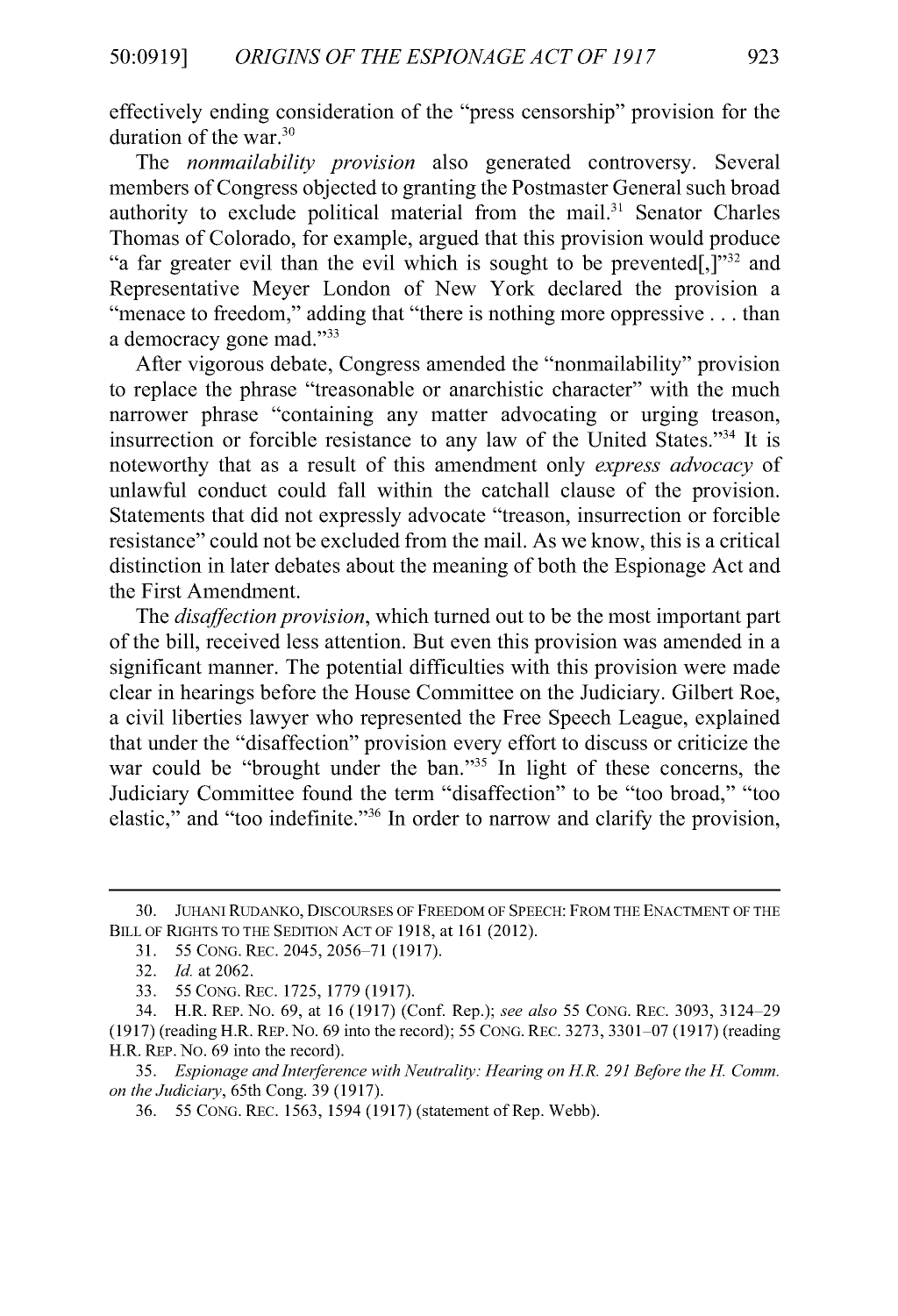it replaced the phrase "cause or attempt to cause disaffection" with "cause or attempt to cause insubordination, disloyalty, mutiny, or refusal of duty."<sup>37</sup>

After nine weeks of grueling debate, Congress enacted the Espionage Act of **1917,** as amended.3 8 Violations were punishable **by** prison terms of up to twenty years. As the congressional debate suggests, the legislation, as enacted, was not a broadside attack on all criticism of the war. It was, rather, a carefully considered enactment designed to deal with specific military concerns. But what would the Act mean in practice? Would passing out antiwar leaflets be regarded as a willful "attempt to cause insubordination"? Would a public speech denouncing the draft be deemed a deliberate obstruction of "the recruiting or enlistment service"?

Much would depend on the attitude and approach of the Wilson Justice Department. The administration was clearly disappointed with the legislation. Not only had Wilson's personal appeal to Congress been rebuffed, but a year later Attorney General Thomas Gregory publicly expressed the administration's frustration with the Act. Gregory complained that when war broke out the administration had "secured the passage of the Espionage Act, but most of the teeth which we tried to put in it were taken out."<sup>39</sup> In light of the President's caustic statements about disloyalty, and the Attorney General's evident disappointment in the legislation, there was little reason to expect much prosecutorial restraint. Any doubt on this score was erased when Attorney General Gregory, referring to war dissenters, declared in November **1917,** "May God have mercy on them, for they need expect none from an outraged people and an avenging government. "40

Because there had been no direct attack on the United States, and no direct threat to America's national security, the Wilson administration needed to create an "outraged people." To build a sense of patriotic fervor, Wilson established the Committee on Public Information **(CPI),** under the direction of George Creel, a journalist and public relations expert.<sup>41</sup> The CPI produced a flood of pamphlets, news releases, speeches, newspaper editorials, political cartoons, and even motion pictures. Its efforts concentrated on two main

**<sup>37.</sup>** *See* Espionage Act of **1917,** ch. **30, § 3,** 40 Stat. **217, 219 (1917).**

**<sup>38.</sup>** *Id*

**<sup>39.</sup>** Thomas Gregory, *Suggestions ofAttorney General Gregory to Executive Committee in Relation to the Department ofJustice,* 4 **A.B.A. J.** *305,* **306 (1918).**

<sup>40.</sup> **ROBERT JUSTIN GOLDSTEIN, POLITICAL REPRESSION IN MODERN AMERICA: FROM 1870 TO THE PRESENT 108** (G.K. Hall **&** Co. **1978).**

<sup>41.</sup> Christopher B. Daly, *How Woodrow Wilson's Propaganda Machine Changed American Journalism,* **CONVERSATION** (Apr. **27, 2017,** *9:51* PM), https://theconversation.com/howwoodrow-wilsons-propaganda-machine-changed-american-journalism-76270.